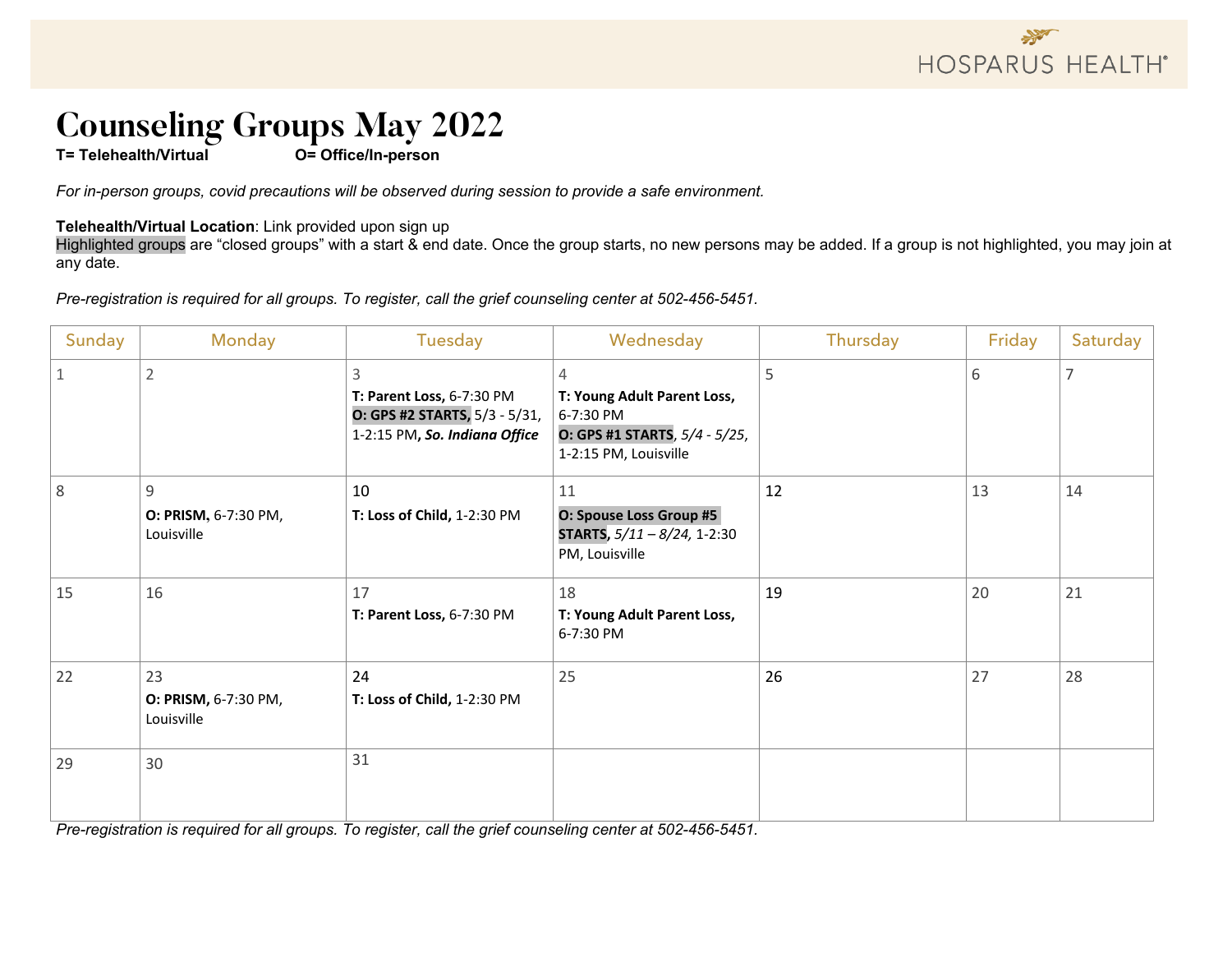## **Counseling Groups June 2022**<br>T= Telehealth/Virtual **Delay Conserver Conserverson**

**T= Telehealth/Virtual** 

*For in-person groups, covid precautions will be observed during session to provide a safe environment.* 

#### **Telehealth/Virtual Location**: Link provided upon sign up

Highlighted groups are "closed groups" with a start & end date. Once the group starts, no new persons may be added. If a group is not highlighted, you may join at any date.

*Pre-registration is required for all groups. To register, call the grief counseling center at 502-456-5451.*

| Sunday                                                                | <b>Monday</b>                            | Tuesday                                                                        | Wednesday                                                                                          | Thursday                                                                       | Friday | Saturday |
|-----------------------------------------------------------------------|------------------------------------------|--------------------------------------------------------------------------------|----------------------------------------------------------------------------------------------------|--------------------------------------------------------------------------------|--------|----------|
|                                                                       |                                          |                                                                                | T: Young Adult Parent Loss,<br>6-7:30 PM<br>O: GPS #3 STARTS, 6/1 - 6/29,<br>6-7:15 PM, Louisville | $\overline{2}$                                                                 | 3      | 4        |
| 5                                                                     | 6                                        | 7<br>T: Parent Loss, 6-7:30 PM                                                 | 8                                                                                                  | 9                                                                              | 10     | 11       |
| 12<br><b>Remembering Our</b><br><b>Mothers &amp; Fathers</b><br>event | 13<br>O: PRISM, 6-7:30 PM,<br>Louisville | 14<br>T: Loss of Child, 1-2:30 PM                                              | 15<br>T: Young Adult Parent Loss,<br>6-7:30 PM                                                     | 16<br>O: Spouse Loss Group #6<br>STARTS, 6/16 - 10/6, 6-<br>7:30PM, Louisville | 17     | 18       |
| 19                                                                    | 20                                       | 21<br>T: Parent Loss, 6-7:30 PM<br>T: GPS #6 STARTS, 6/21 -<br>7/12, 6-7:15 PM | 22                                                                                                 | 23                                                                             | 24     | 25       |
| 26                                                                    | 27<br>O: PRISM, 6-7:30 PM,<br>Louisville | 28<br>T: Loss of Child, 1-2:30 PM                                              | 29                                                                                                 | 30                                                                             |        |          |

*Pre-registration is required for all groups. To register, call the grief counseling center at 502-456-5451.*